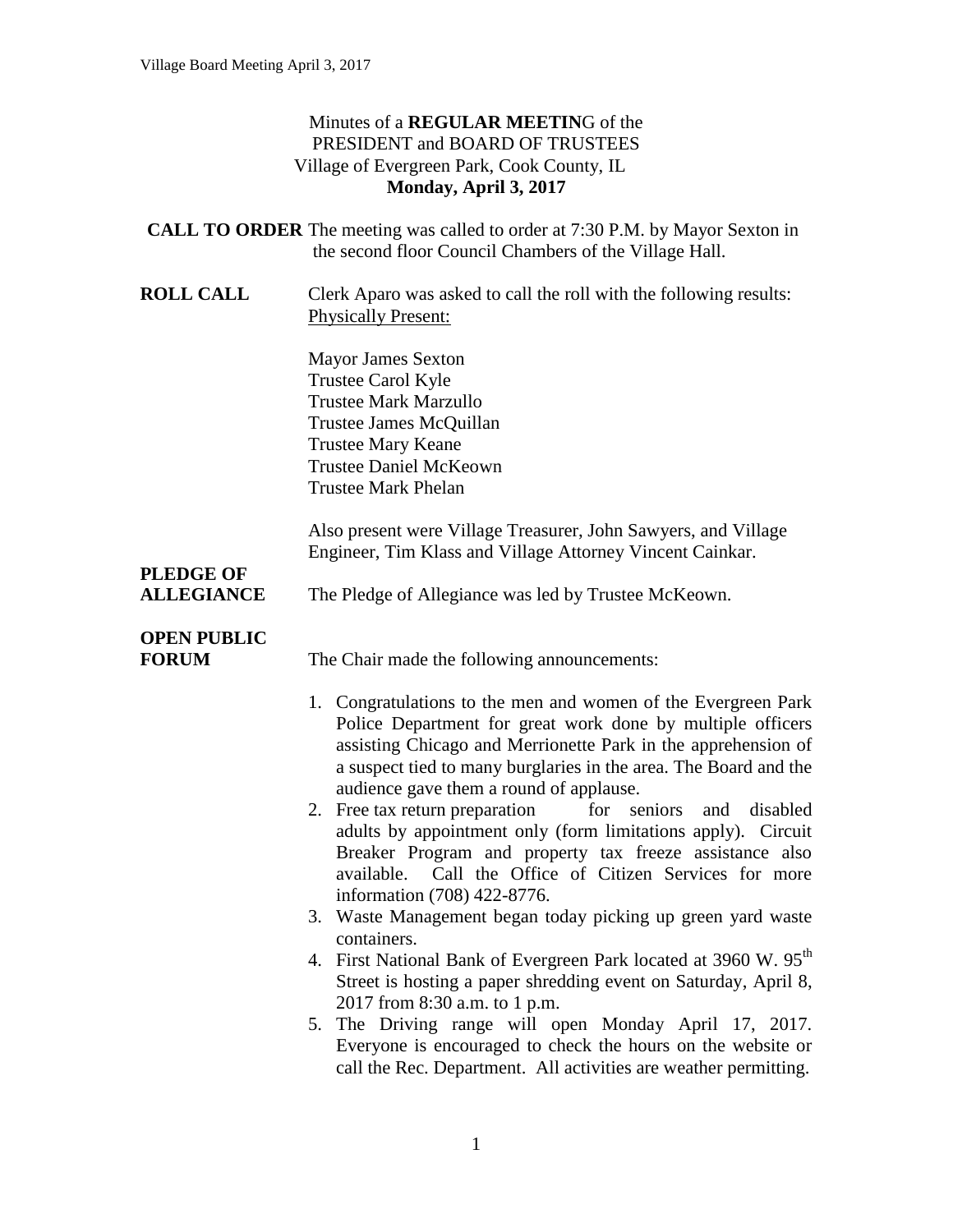- 6. The Farmers' Market will return on Thursday, May 4, 2017 from 7 a.m. to 1 p.m. and will continue each Thursday until October 26th, 2017.
- 7. The Evergreen Park Senior Citizens Council will hold its' annual Memories to Go Village Wide Garage Sale on Saturday, May 6, 2017 from 9 a.m. to 2 p.m. at Yukich Field – 89th  $\&$ Kedzie Ave. Craft vendors are also welcome to participate this year.
- 8. The Environmental Commission invites everyone to attend "Yoga in the Park" event on Sunday, April 23 at 9:00 a.m. On Saturday, April 29, 2017 the Environmental Commission is hosting the annual textile recycling event from Noon to 2:00 p.m. at the north pavilion of Yukich Fields. This is a wonderful opportunity to donate unwanted clothes, shoes, blankets, drapes and miscellaneous textiles.
- 9. Trustee Keane commended the entire Evergreen Park Fire Department for their quick response and compassionate treatment experienced by her neighbors during a recent house fire. She asked Fire Chief Kleinhaus if they could post fire safety information on the website. Chief Kleinhaus agreed to post more information on how to avoid house fires in addition to the safety information already on the website.

## **OPEN PUBLIC**

**AUDIENCE Mr. Denis Phelan, 9800 Block of Avers Avenue,** also applauded the successful efforts of the EP Fire Department on the recent house fire on his block. He stated the fire was out within twenty minutes and the house was secured and boarded up within three hours. He added it is a tribute to the way this community works. The Chair commended the mutual aid system and also the collaborative efforts of the Evergreen Park Fire and Police Departments. The audience gave a hearty round of applause.

> **Mr. Percy Allen, Jr. 2600 Block of 89th Street** asked if the kitchen will be open at the driving range. The Chair stated it will and beverages will be served as well. Mr. Allen asked about the relationship with the City of Chicago fire/police services. The Chair answered we have a great working relationship with the Chicago Police and Chicago Fire Departments. He added last year EP sent ambulances to the Cubs World Series event.

> **Mrs. Helen Cuprisin, 9200 Block of Homan Avenue**, stated she has been volunteering at OCS and added people don't realize how many services are offered to seniors. She also questioned a piece of literature from Nicor Gas Company regarding pipe insurance.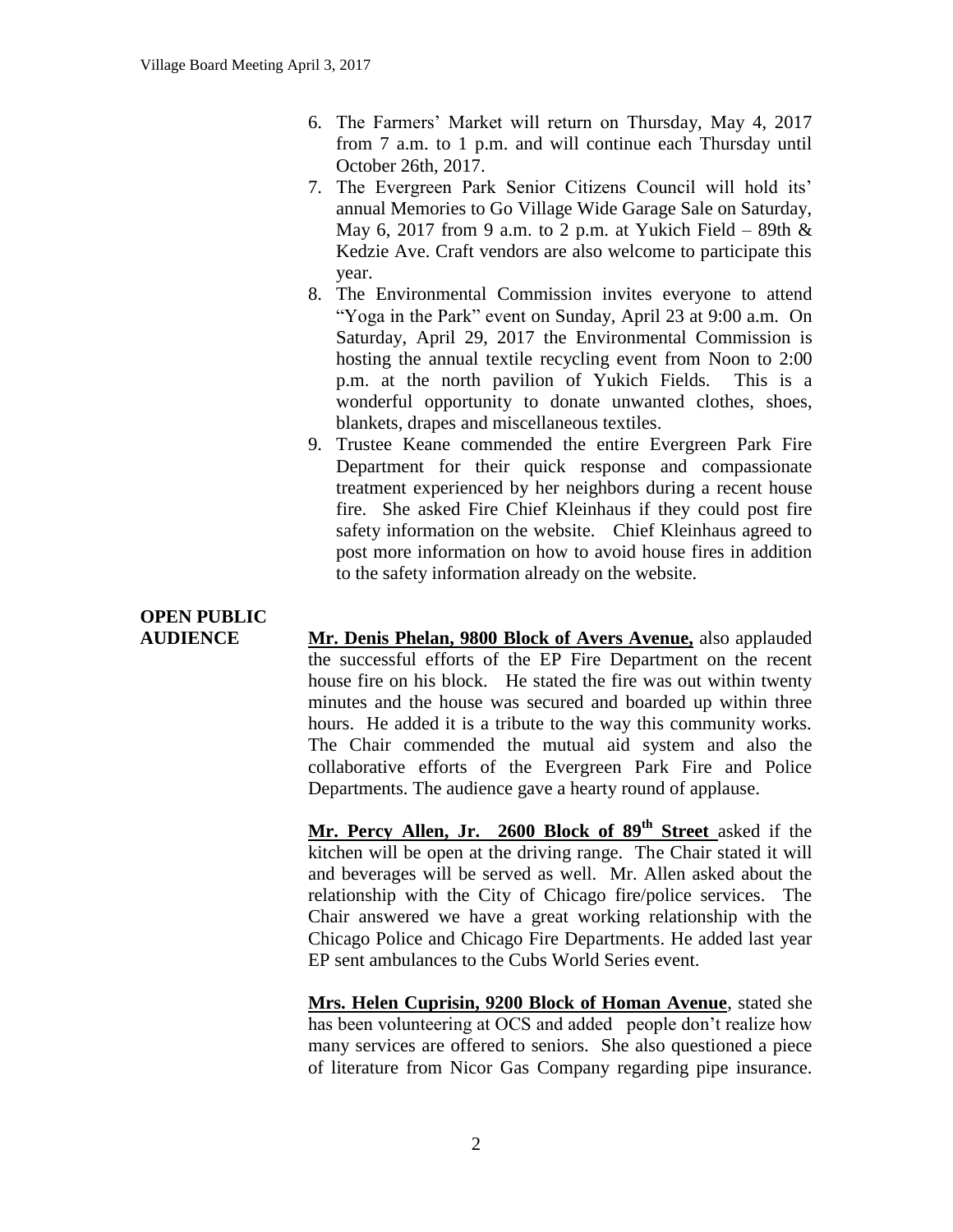PW Director Lorenz explained it is an elective insurance policy for gas piping.

**Ms. Deb Grand, 9200 Block of Ridgeway** questioned how citizens can work with the Police and Fire Departments like the CAPS program in the City of Chicago. She stated people are fearful of reporting various activities due to repercussions. The Chair stated we have 62 full time Police Officers and asked Chief Saunders to explain our electronic apps. Police Chief Saunders noted citizens can download the "I-Watch program" on their phones and computers. He encouraged Ms. Grand and all interested parties to contact Capt. Donovan for specific electronic programs.

He also stated EP Police have a 2-3 minute response time and use Bike Patrols and Code Enforcement officers to interact with citizens and children of Evergreen Park. He encouraged everyone to use 9-1-1 to report suspicious activities; calls can be given anonymously. He stated he is available for all citizens anytime they would like to meet with him. If they are fearful of repercussions they should contact him immediately.

**AGENDA** Motion by Trustee Phelan second by Trustee Kyle to waive the reading of the minutes of the March 20, 2017 Regular Meeting of the President and Board of Trustees and approved as presented was passed by unanimous voice vote and so ordered by the Chair.

**RESOLUTION** 

**NO. 11-2017** Motion by Trustee McKeown second by Trustee McQuillan, to approve **Resolution NO. 11-2017** with expenditures of the General Corporate Fund of \$585,348.51 and the Water Management Fund,  $$45,343.09$  and  $95<sup>th</sup>$  Street TIF Fund,  $$61,842.00$  and the Capital Improvement Fund, \$ 9,140.00 and the Self Insurance Fund, \$22,838.00 and the Street Bond Fund, \$ 21,750.00 for a total of \$ 746,261.60. Upon roll call, voting YES: Trustees Kyle, Marzullo, McQuillan, Keane, McKeown and Phelan; voting NO: NONE. The motion was passed and so ordered by the Chair.

## **WATER COLLECTORS**

**REPORT** Motion by Trustee Marzullo second by Trustee Keane to approve the Water Collector's report for March 2017 for information and file in the amount of \$ 849,171.95. The motion was passed by unanimous voice vote and so ordered by the Chair.

## **VILLAGE COLLECTORS REPORT**

Motion by Trustee Phelan second by Trustee McQuillan to approve the Village Collector's report for March 2017 information and file in the amount of \$ 4,197,103.19. The Chair noted the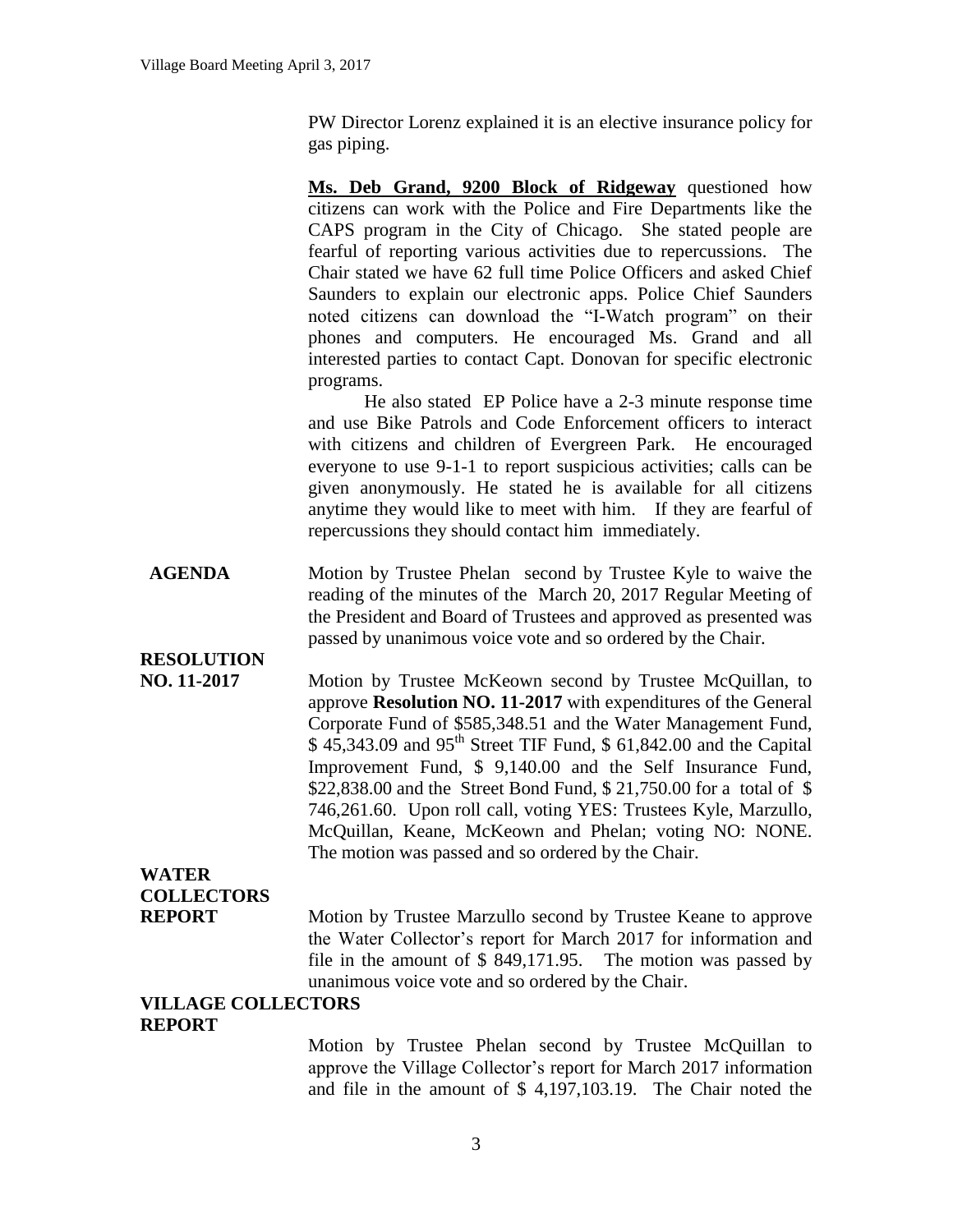large number is due to almost 2.4 million dollars in property taxes collected. The motion was passed by unanimous voice vote and so ordered by the Chair.

| <b>BUSINESS</b><br><b>LICENSES</b> |                                                                                                                                                                                                                                                                                                                                                                                                                        |
|------------------------------------|------------------------------------------------------------------------------------------------------------------------------------------------------------------------------------------------------------------------------------------------------------------------------------------------------------------------------------------------------------------------------------------------------------------------|
| <b>HAPPY SHEARS</b>                | Motion by Trustee Marzullo second by Trustee McKeown to<br>approve the business regulation certificate for <b>HAPPY SHEARS</b><br>located at $3510$ W. $95th$ Street (moving from previous location of<br>3568 W.95 <sup>th</sup> Street).<br>Upon roll call, voting YES: Trustees<br>Marzullo, McQuillan, Keane, McKeown, Phelan and Kyle; voting<br>NO: NONE. The motion was passed and so ordered by the Chair.     |
| <b>PRIME PLUS</b>                  |                                                                                                                                                                                                                                                                                                                                                                                                                        |
| <b>PHARMACY</b>                    | Motion by Trustee Marzullo second by Trustee McQuillan to<br>approve the business regulation certificate for <b>PRIME PLUS</b><br><b>PHARMACY</b> located at 2955 W. 95 <sup>th</sup> Street, Suite 100. Upon roll<br>call, voting YES: Trustees McQuillan, Keane, McKeown, Phelan,<br>Kyle and Marzullo; voting NO: NONE. The motion was passed<br>and so ordered by the Chair.                                       |
| <b>RESOLUTION</b>                  |                                                                                                                                                                                                                                                                                                                                                                                                                        |
| NO. 5-2017                         | Motion by Trustee McKeown second by Trustee Marzullo to<br>5-2017,<br>$\mathscr{A}$<br><b>Resolution</b><br>NO.<br><b>RESOLUTION</b><br>approve<br>APPROVING THE 49TH ANNUAL INDEPENDENCE DAY<br>PARADE ON MONDAY, JULY 3, 2016." Upon roll call, voting<br>YES: Trustees Keane, McKeown, Phelan, Kyle, Marzullo and<br>McQuillan; voting NO: NONE. The motion was passed and so<br>ordered by the Chair.              |
| <b>SXU BIRTH</b>                   |                                                                                                                                                                                                                                                                                                                                                                                                                        |
| <b>TO THREE</b>                    |                                                                                                                                                                                                                                                                                                                                                                                                                        |
| <b>LEASE</b>                       | Motion by Trustee Phelan second by Trustee Keane to approve the<br>request from St. Xavier University Birth to Three Program to<br>extend the lease of the property located at 9549 S. Homan Avenue<br>from June 1, 2017 through May 31, 2018. Upon roll call, voting<br>YES: Trustees McKeown, Phelan, Kyle, Marzullo, McQuillan and<br>Keane; voting NO: NONE. The motion was passed and so ordered<br>by the Chair. |
| <b>ENGINEER'S</b><br><b>REPORT</b> | Mr. Klass had no report.                                                                                                                                                                                                                                                                                                                                                                                               |
| <b>ATTORNEY'S</b><br><b>REPORT</b> | Mr. Cainkar had no report.                                                                                                                                                                                                                                                                                                                                                                                             |
| <b>DEPT HEADS</b>                  | Youth Director, Jim Feltz, reminded everyone teens are available<br>for yard and garage clean up.                                                                                                                                                                                                                                                                                                                      |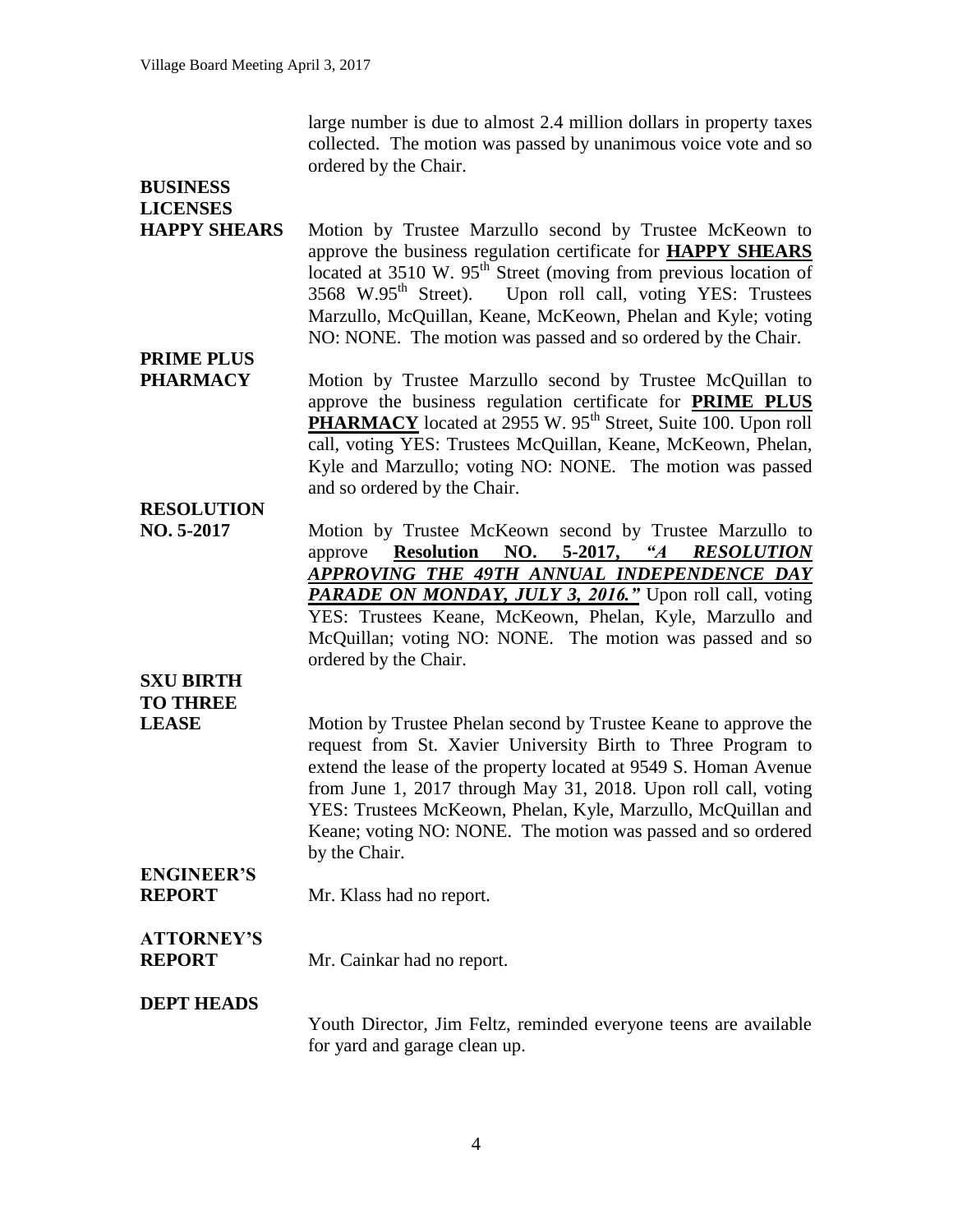Recreation Director, Dennis Duffy, invited everyone to take pictures and have breakfast with the Easter Bunny courtesy of Wolf's Bakery on Saturday, April 8, at 10:00 a.m. at the Community Center. T-Ball registration is ongoing from April  $12<sup>th</sup>$ through April  $15<sup>th</sup>$  for ages 3, 4, and 5 year olds. The annual dance recital is sold out and will be at Mother McAulay on Sunday, April  $9<sup>th</sup>$ , 2017.

**BIDS** Motion by Trustee Kyle second by Trustee Phelan to approve PW Director's Lorenz request to solicit bids for (2) projects. One project is the CDBG Sanitary Sewer Lining with \$120,000 amount awarded. The second is the "2017" Sanitary Sewer Lining Project. This is a budgeted item. Upon roll call, voting YES: Trustees Phelan, Kyle, Marzullo, McQuillan, Keane and McKeown; voting NO: NONE. The motion was passed and so ordered by the Chair.

> Motion by Trustee Phelan second by Trustee Kyle to approve PW Director Lorenz's request to award the Landscape Maintenance Contract for 2017-2018 to the low bidder of Semmer Landscape, LLC in the amount of \$ 38,758.00. This is a budgeted item. Upon roll call, voting YES: Trustees Kyle, Marzullo, McQuillan, Keane, McKeown and Phelan; voting NO: NONE. The motion was passed and so ordered by the Chair.

**MISC.** The Chair asked for a moment of silence for longtime resident and Village volunteer and good friend Mr. Steve Horosinksi. He conveyed condolences on behalf of the Village to Mrs. Sue Horosinski and her family. The Chair noted Steve was responsible for bringing Honor Flight Chicago to hundreds of veterans of World War II and recently started taking Korean War vets to the Washington memorial. Steve was a longtime volunteer with OCS along with his wife Sue. The Chair added he will be missed by many.

The Chair reminded everyone to vote tomorrow.

**ADJOURNMENT** With nothing further to come before this meeting, motion by Trustee Phelan second by Trustee Kyle that this Regular Meeting of the President and Board of Trustees adjourn. Upon roll call voting YES: Trustees Marzullo, McQuillan, Keane, McKeown, Phelan and Kyle; voting NO: None. The motion was passed and so ordered by the Chair at 8:00 P.M.

\_\_\_\_\_\_\_\_\_\_\_\_\_\_\_\_\_\_\_\_\_\_\_\_\_\_\_\_\_\_\_\_\_\_\_\_\_\_\_\_

Catherine T. Aparo, MMC, Village Clerk